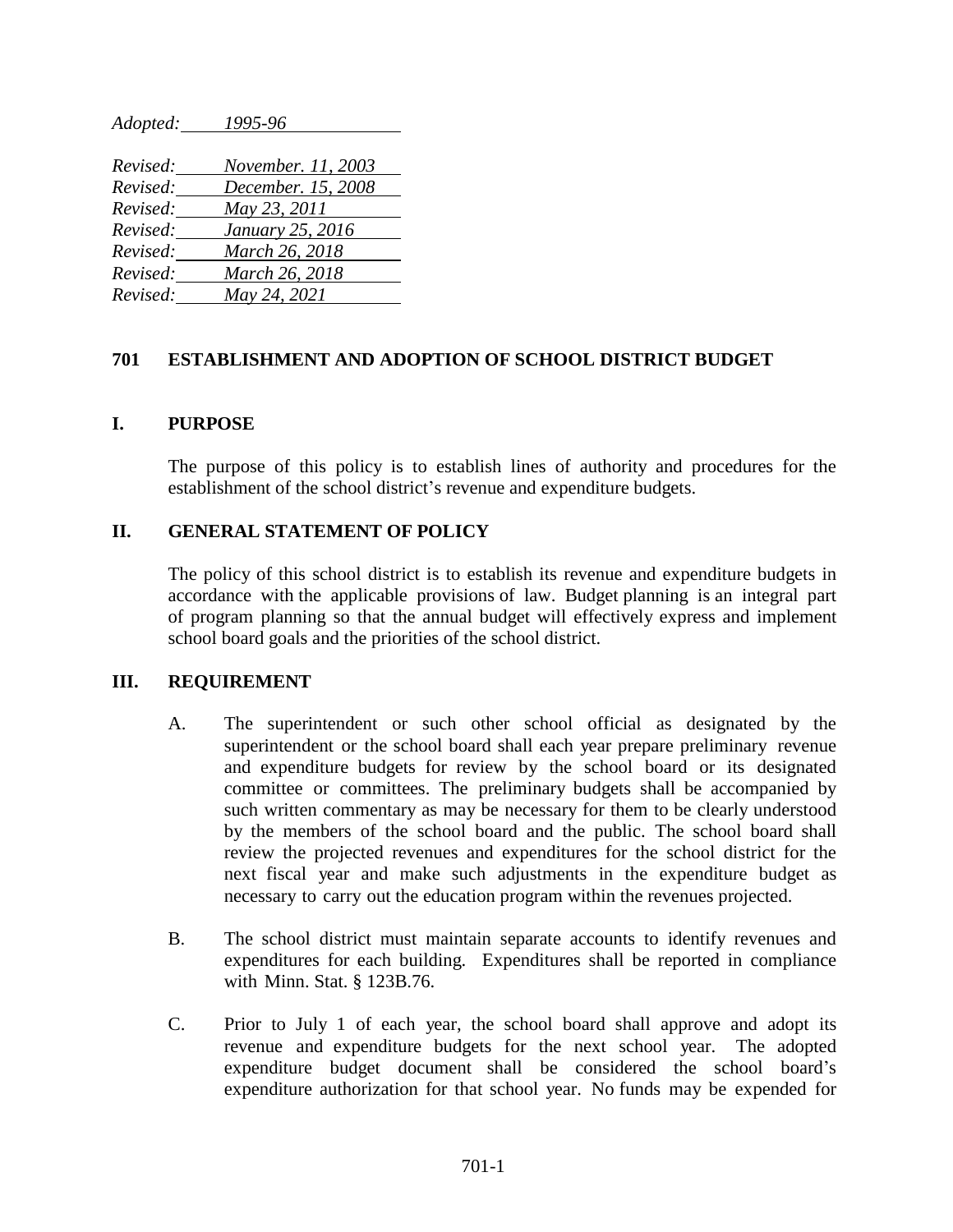any purpose in any school year prior to the adoption of the budget document which authorizes that expenditure for that year, or prior to the adoption of an amendment to that budget document by the school board to authorize that expenditure for that year.

- D. Each year, the school district shall publish its adopted revenue and expenditure budgets for the current year, the actual revenues, expenditures, and fund balances for the prior year, and the projected fund balances for the current year in the form prescribed by the Commissioner within one week of the acceptance of the final audit by the school board, or November 30, whichever is earlier. A statement shall be included in the publication that the complete budget in detail may be inspected by any resident of the school district upon request to the superintendent. A summary of this information and the address of the school district's official website where the information can be found must be published in a newspaper of general circulation in the school district. At the same time as this publication, the school district shall publish the other information required by Minn. Stat. § 123B.10.
- E. At the public hearing on the adoption of the school district's proposed property tax levy, the school board shall review its current budget and the proposed property taxes payable in the following calendar year.
- F. The school district must also post the materials specified in Paragraph III.D. above on the school district's official website, including a link to the school district's school report card on the Minnesota Department of Education's website, and publish a summary of information and the address of the school district's website where the information can be found in a qualified newspaper of general circulation in the district.

# **IV. IMPLEMENTATION**

- A. The school board places the responsibility for administering the adopted budget with the superintendent. The superintendent may delegate duties related thereto to other school officials, but maintains the ultimate responsibility for this function.
- B. The program-oriented budgeting system will be supported by a programoriented accounting structure organized and operated on a fund basis as provided for in Minnesota statutes through the Uniform Financial Accounting and Reporting Standards for Minnesota School Districts (UFARS).
- C. The superintendent or the superintendent's designee is authorized to make payments of claims or salaries authorized by the adopted or amended budget prior to school board approval.
- D. Supplies and capital equipment can be ordered prior to budget adoption only by